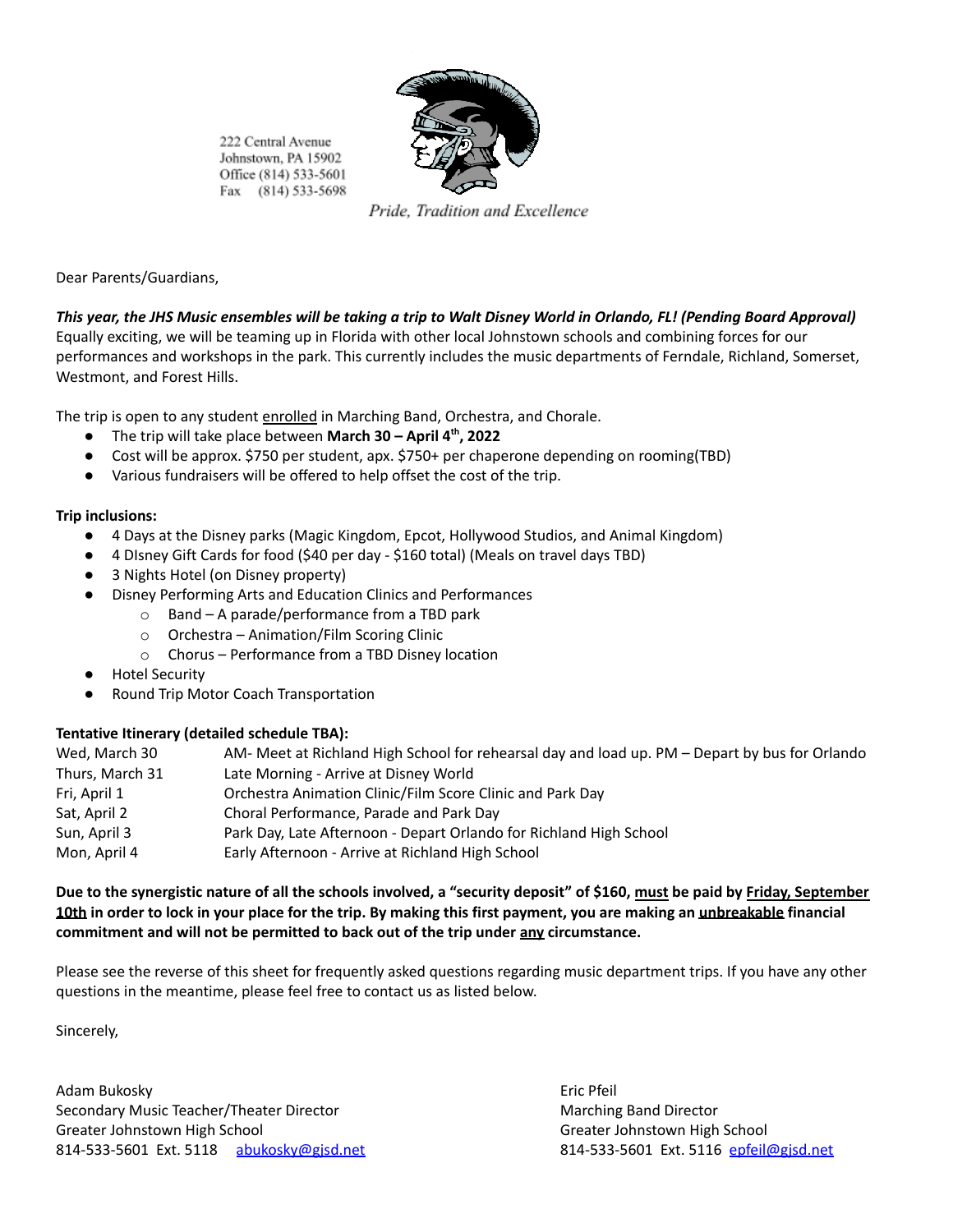## **Mr. Bukosky/Mr. Pfeil - Frequently Asked Trip Questions**

#### *Q: Does my child have to go on this trip?*

A: Absolutely not. While we encourage your child to fundraise to help offset the cost, as we want as many students to go as possible. Regardless, this trip is not required or graded.

#### *Q: After making my first payment (security deposit), what if I can no longer go on the trip?*

A: Unfortunately, you will still be required to pay the remainder of the cost of your trip. This is to ensure that all other students will be able to attend the trip. **Situations like this are non-negotiable under any circumstance.**

#### *Q: I can't meet the payment deadlines. Am I able to pay the whole cost of the trip at the very end before departure?*

A: No. Unfortunately, we are required to make installment payments to various places to ensure we have enough finances to cover the cost of hotel rooms, bus seats, tickets, etc. for everyone. Therefore, all payment deadlines must be adhered to.

#### *Q: Can I pay the full cost of the trip up front?*

A: Yes. If you are able to, please feel free to do so.

#### *Q: Can marching band booster money be used to pay for the trip?*

A: Yes, only for Marching Band students attending the trip.

#### *Q: What kind of safety measures and supervision will be in place during the duration of the trip?*

A: All students will be constantly supervised by GJSD board approved chaperones/teachers. All luggage and carry-on bags will be checked by staff members prior to our departure. Students will be "taped" into their hotel rooms each night and will be monitored by a security guard while at the hotel. Frequent chaperone check-ins will also be enforced. As always, this is a school sponsored function, and therefore all expectations found in the GJSD Code of Conduct will remain in effect at all times.

#### *Q: Will my child's overall grade in your class affect their opportunity to go on the trip?*

A: Yes. As per my syllabus, all students are required to maintain at least a **C average for only their participation grade** in order to attend any trip. I reserve the right to not allow a student to attend prior to 24 hours before departure. As stated above, no refund will be given.

#### *Q: If my child raises more money than necessary, what will happen to it?*

A: Only seniors will be allowed to "zero out" their account before the trip happens. A written request must be submitted. All other 9-11 grade students will have their money stay in their account for use in future trips and functions until graduation. Please see "Student Account Guidelines" within your ensemble syllabus for more information or see the band booster treasurer.

#### *Q: What if my child moves before the trip?*

A: They are still responsible for paying their full cost of the trip or finding someone "new" to take their spot. Any money left in their account will not be refunded and automatically be used for general trip related expenses.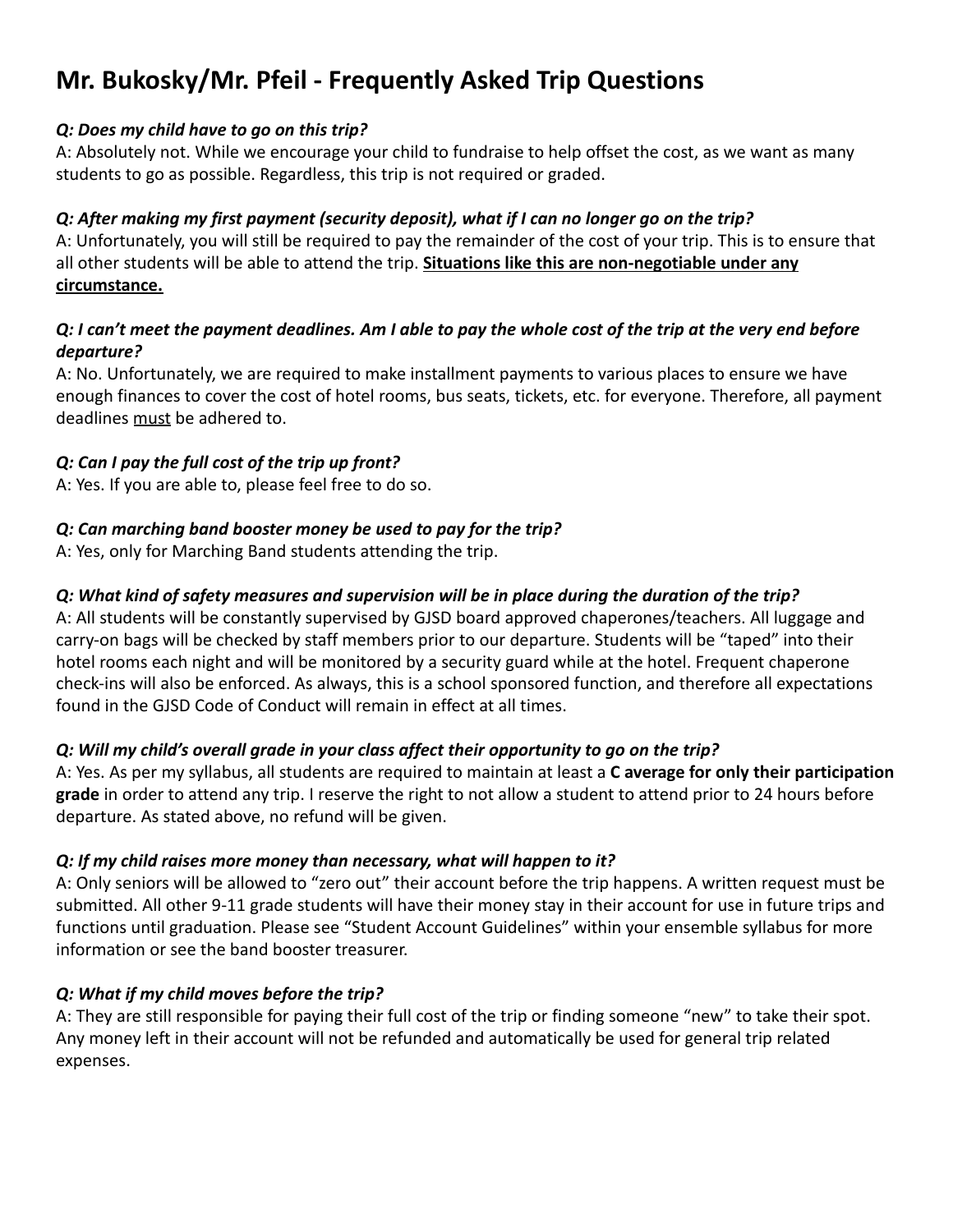# **Disney Payment Schedule 2021-2022**

## **All payments are due by 3pm of the day listed.**

| Payment # | Date Due                                 | Payment | <b>Balance</b> |
|-----------|------------------------------------------|---------|----------------|
| Payment 1 | Friday, September 10th, 2021             | \$160   | \$590          |
| Payment 2 | Friday, October 15 <sup>th</sup> , 2021  | \$160   | \$430          |
| Payment 3 | Friday, November 12th, 2021              | \$160   | \$270          |
| Payment 4 | Friday, January $14th$ , 2022            | \$160   | \$110          |
| Payment 5 | Friday, February 11 <sup>th</sup> , 2022 | \$60    | \$50           |
| Payment 6 | Friday, March 4th, 2022                  | \$50    | \$0            |

The **bolded** amount in the rightmost column is **how much money is left to be paid for the trip**. This account balance can be checked by asking Mr. Pfeil (Marching Band students) or by asking Mr. Bukosky (all other students).

**\*Please be aware that \$750 is the HIGHEST POSSIBLE amount your child will owe for this trip. It is our plan to do multiple group fundraisers to help offset the cost of our bus (if needed). If the bus cost goes down, the total student cost will also go down and the final 2-3 payments will be adjusted.**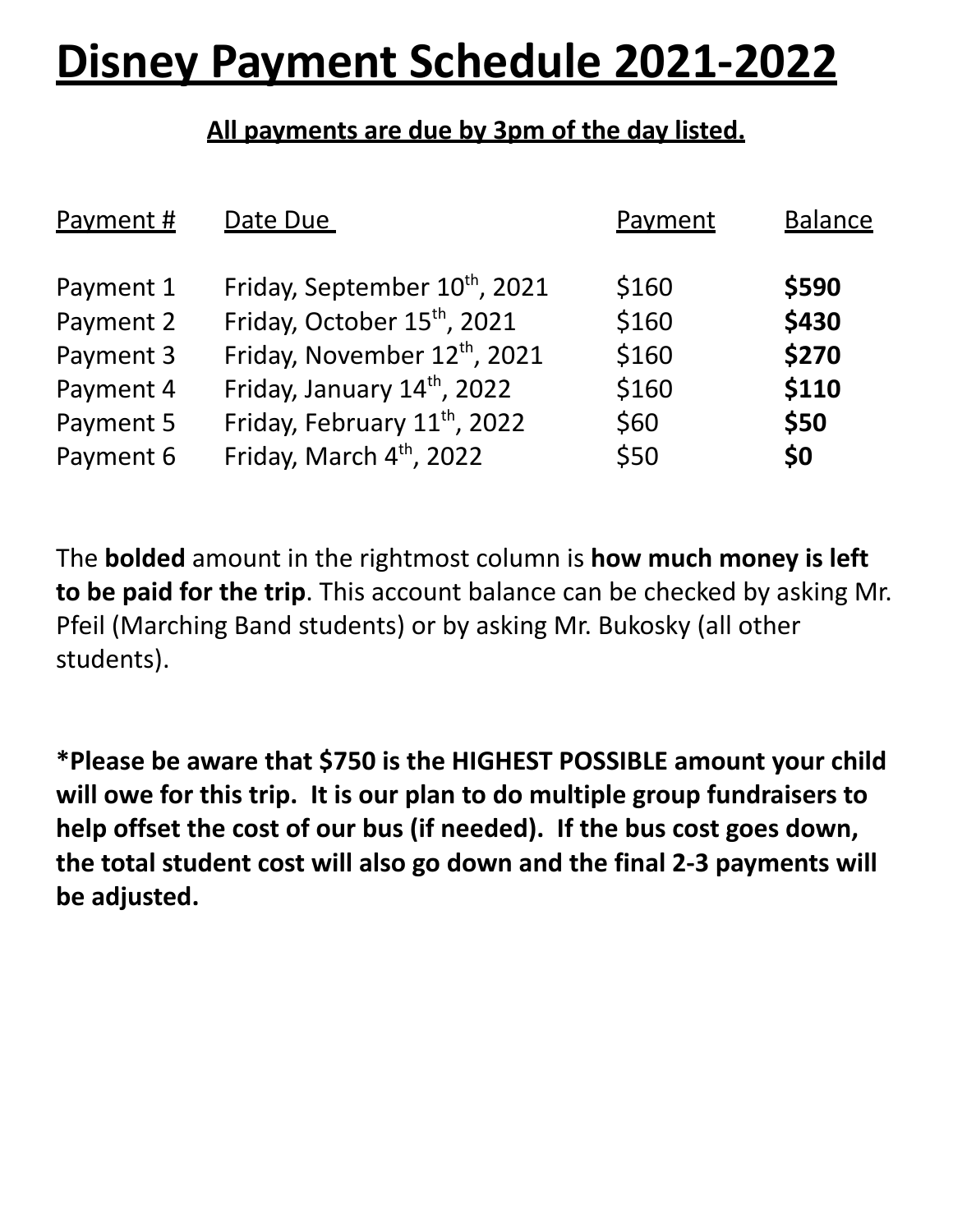## **CHAPERONE CODE OF CONDUCT:**



- $1.$  All adults who attend will be asked to help in a chaperoning role.
- 2. Chaperones are responsible for checking in with their group throughout the day and knowing which park their group is in.
- $3.$  I understand that I am representing my school, my community, and my family and will do so with my best attitude, conduct, and effort.
- $4.$  I will be courteous and respectful of everyone on the trip including other hotel guests, all directors, bus drivers, chaperones, and fellow students from my school and other schools.

## **STUDENT CODE OF CONDUCT**

- $1.$  I understand that I am representing my school, my community, and my family and will do so with my best attitude, conduct, and effort. I will be courteous and respectful of everyone on the trip including other hotel guests, all directors, bus drivers, chaperones, and fellow students from my school and other schools.
- 2. I will be courteous and respectful of everyone on the trip including other hotel guests, all directors, bus drivers, chaperones, and fellow students from my school and other schools.
- 3. Any accidents, injuries, or illnesses should be reported to the director and chaperone.
- 4. <sup>I</sup> will be on time and attend all mandatory meeting times and performances listed in the schedule.
- 5. <sup>I</sup> **will not** leave Disney property for any reason.
- 6. <sup>I</sup> will abide by all school and trip rules while on this trip. Serious infractions may result in being sent home **at your parent/guardian's expense** and or accepting any further discipline consequences given by my school district upon my return. Should the infraction involve any illegal activity, the police of the jurisdiction where the infraction is discovered will be notified.
- 7. Student behavior in school and during all school-sponsored activities shall be in accordance with everyone's school rules and policies as outlined in each school's student handbook.
- 8. Students shall follow all drug and alcohol rules as defined in their student handbooks.
- 9. Students must attend school prior to the trip, and immediately following the trip.

### **HOTEL BEHAVIOR:**

- 1. I understand there will be NO boys in girls' rooms and NO girls in boys' rooms
- 2. <sup>I</sup> will not be allowed to change rooms without permission of my director.
- 3. <sup>I</sup> will respect the hotel property as well as the belongings of my roommate.
- 4. All set curfew and meeting times must be adhered to.
- 5. Students may not order room service, pay-per-view, or use the hotel phone for any billed calls.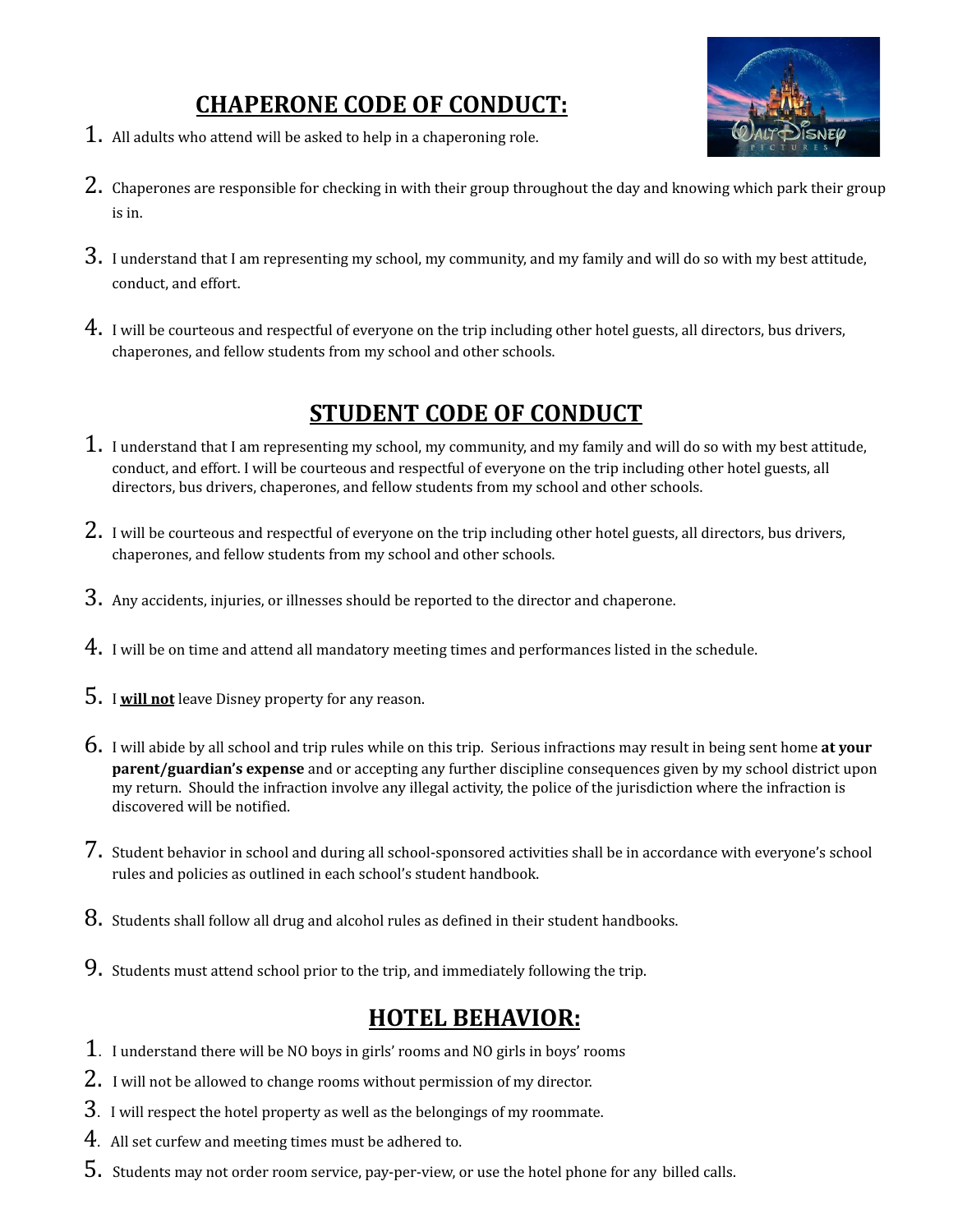## **Disney Trip – Payment Contract**



## **Parents: please read and be familiar with all information before signing this form.**

By making my initial payment, I understand that:

- by making the first payment, I am officially committing to attend the trip.
- **●** the money for each payment is due on the dates shown on the schedule. **No exceptions.**
- if my child backs out of this trip (for any reason) after my first deposit has been turned **in, I am required to pay the remainder of the costs.**
- my child must maintain at least a C average for their participation grade in order to attend.
- **● ALL rehearsals/auditions for Disney are mandatory. Dates announced ASAP.**
- if the trip would be canceled for any reason, my money will be refunded to me.
- no promise can be made as to how much money your child can fundraise. You must pay the difference of any money not fundraised in order to make a full payment on time.
- my child must follow all expectations as found in the JHS Code Of Conduct and Student Code Of Conduct found within this packet.
- **Serious rule infractions will result in being sent home at your family's expense. Should the infraction involve any illegal activity, local police will be notified.**

### **This contract, medical form, and initial payment of \$160 are due to Mr. Pfeil or Mr. Bukosky by September 10 at 3pm.**

All checks can be made out to JHS. Please include the student's name and payment number in the memo. Payments can be dropped in the small safe in the JHS band room or handed to Mr. Pfeil/Mr. Bukosky.

 $\overline{\phantom{a}}$  , and the contract of the contract of the contract of the contract of the contract of the contract of the contract of the contract of the contract of the contract of the contract of the contract of the contrac

Student Name (please print) Student Signature

 $\overline{\phantom{a}}$  , and the contract of the contract of the contract of the contract of the contract of the contract of the contract of the contract of the contract of the contract of the contract of the contract of the contrac Parent Name (please print) Parent Signature

\_\_\_\_\_\_\_\_\_\_\_\_\_\_\_\_\_\_\_\_\_\_\_\_\_\_\_\_

Date Signed